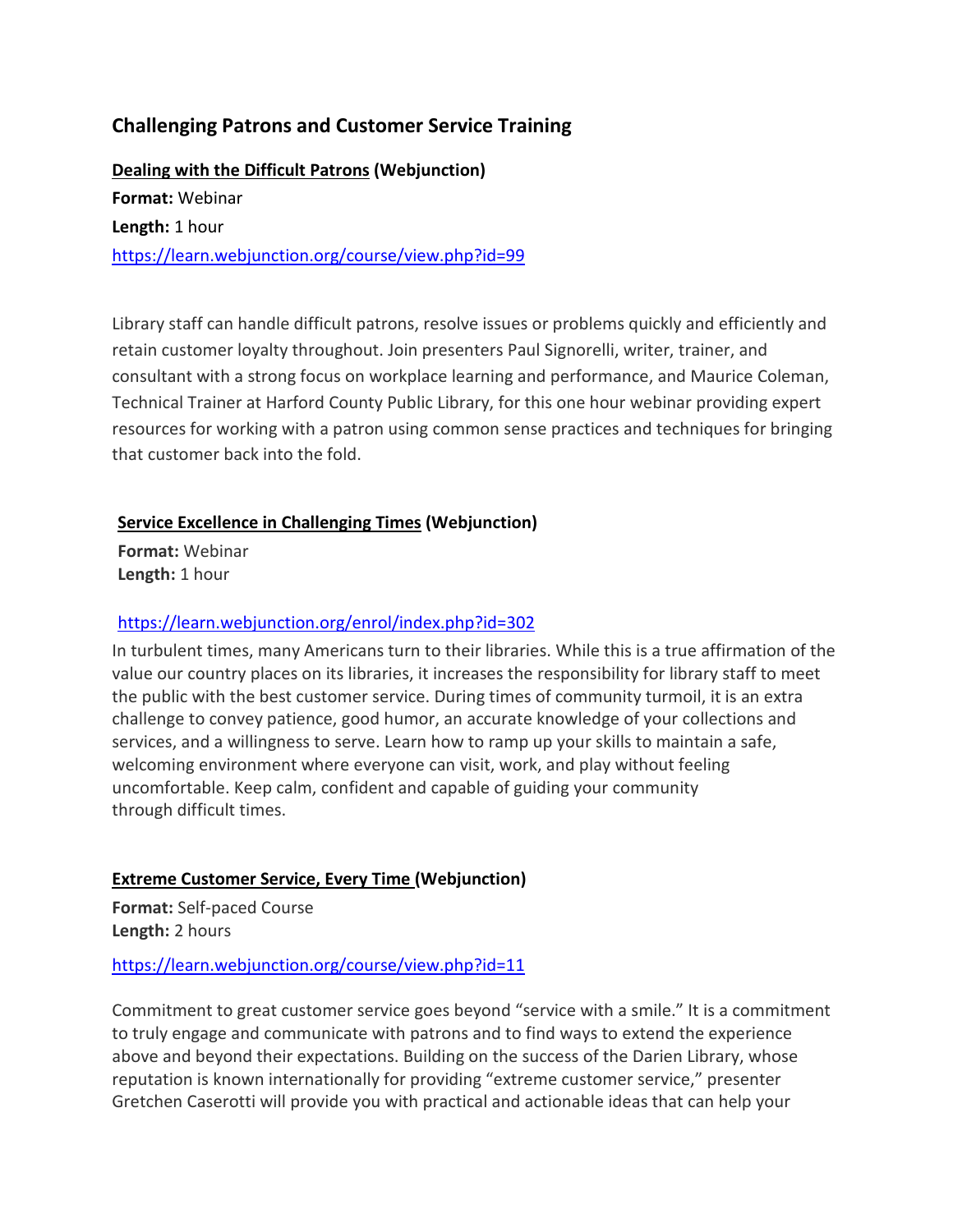library, whether small or large, commit to excellent customer service.

#### **No, The Customer Isn't Always Right (PCI Webinars)**

**Format:** Webinar

**Length:** 1 hour

Anyone who has ever served a customer has been told that "The Customer is Always Right". Even though we know the customer isn't always right, (they lie, steal, manipulate, etc.) it is important to remember that "the customer is always the customer". The question to consider: "Is this a customer we want in our library?"

As libraries continue to strive to deliver excellent customer service and experiences, they must remember to focus on the needs of the internal customer (their employees) too, because a library without great people is a loss to its campus and community.

This interactive and informative webinar for managers and supervisors will focus on creating a library workspace experience that customers and employees will enjoy.

Participants will learn:

- To Determine if a Customer is Worth Keeping
- When to Fire a Customer
- How to Focus on Attracting the "Right" Customers
- Best Practices of Employee First Companies

Fill out this form to access the recording:

<https://www.surveymonkey.com/r/PCIRequest>

#### **The New Basics of Professional Customer Service (PCI Webinars)**

**Format:** Webinar

**Length:** 1 hour

The landscape of what customers expect in professional customer service from organizations continues to change at a frantic pace. What was "good enough" yesterday, likely is "bad enough" to lose a customer today.

While we can't ignore the impact and benefits of the online experience and their impact on how customers view "human-less service", the need for organizations to provide professional customer service experiences continues to differentiate the organizations that create loyal customers and fans, versus those that get-by, survive and potentially even fail.

This interactive and informative program explores two critical customer service competencies: